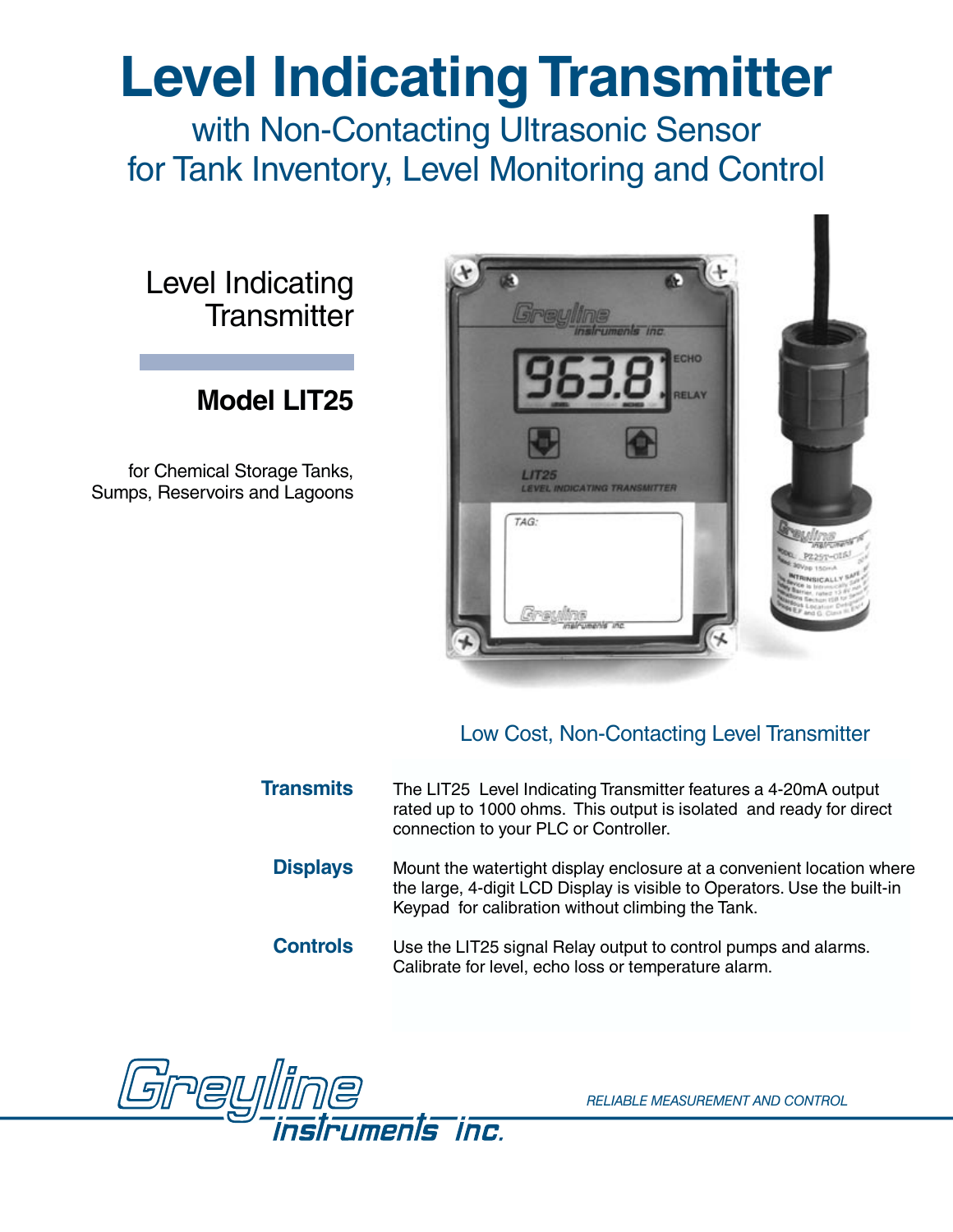## **LIT25 Level Indicating Transmitter**

- $\checkmark$  $\checkmark$ V Non-Contacting, no maintenance sensor  $\checkmark$  Isolated 4-20mA output (1000 ohm)  $\checkmark$  Relay for alarm or control  $\checkmark$  $\checkmark$ Simple Calibration with 2-button keypad Large 4-digit LCD display Automatic temperature compensation Watertight, dust tight enclosure
- $\checkmark$ Low Cost – High accuracy  $(\pm 0.25\%)$



Calibrate without climbing tanks!

#### **NON-CONTACTING SENSOR**

The LIT25's ultrasonic, echo-ranging sensor mounts at the top of the tank to continuously monitor level. No maintenance is required.

A built-in temperature sensor is included to automatically compensate for changes in speed of sound due to temperature. Level and temperature signals share a single coaxial cable which can be run up to 500 ft (152 m) to the electronics enclosure. The standard Sensor is rated for tank sizes up to 32 ft. (10 m) high, and is made with PVC and Teflon (an optional all-Teflon model is also available). The sensor and cable is rated intrinsically safe (with optional intrinsic safety barrier) for installation in hazardous rated tanks.

#### **EASY CALIBRATION WITHOUT CLIMBING TANKS**



Use the 2-button keypad built into the LIT25 display enclosure to directly enter the measurement

span and relay set-points in inches or cm. No calibration targets or level simulations are required. Calibration values are stored through power interruptions and no battery is required.

#### **DESIGNED FOR OPERATOR CONVENIENCE**

Mount the LIT25 Display enclosure at a convenient location for operators. The large LIT25 digital display indicates that it is calibrated in percent, inches or cm, and in RANGE or LEVEL mode. Relay status is also displayed and the ECHO symbol flashes to indicate that echos are being received normally.

Special LIT25 features like OUTPUT SIMULATION allow operators to test calibration, loop wiring, and relay set-points directly from the LIT25 keypad. Simplify calibration or tank measurement with the LIT25's RANGE display – instantly display distance in inches or cm from the sensor to the target or liquid surface.

Use the LIT25 keypad to increase or decrease DAMPING and control the instrument's response to turbulence, wave action or agitators. Increase damping to completely reject agitator blades or other moving obstructions even when they travel through the sensor sound path.

#### **LEVEL or TEMPERATURE CONTROL**

Calibrate the versatile LIT25 relay for your choice of level alarm, pump control, temperature alarm or echo loss alarm. Relay ON and OFF set-points are independently adjustable through the LIT25 calibration keypad.You can even control the LIT25's response to an echo loss condition – Hold the last reading, output 20mA or output 4mA.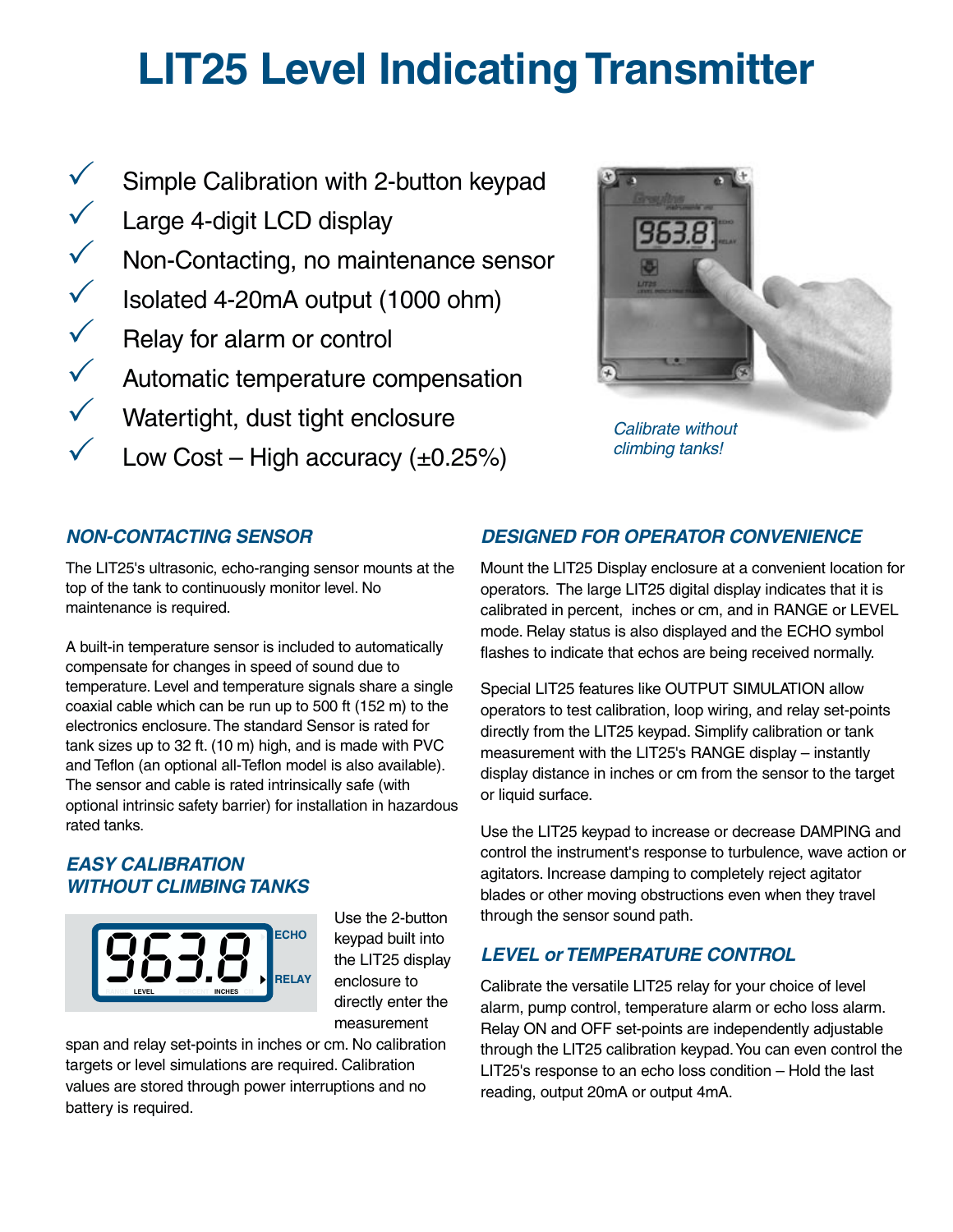## **LIT25 Specifications**

|                                                                   | <b>General Specifications: LIT25 Level Indicating Transmitter</b>                                                                                |
|-------------------------------------------------------------------|--------------------------------------------------------------------------------------------------------------------------------------------------|
| Electronics Enclosure:<br>Accuracy:                               | Watertight, dust tight NEMA4X (IP 67) polycarbonate with clear, shatterproof cover<br>$\pm$ 0.25% of Range or 2 mm (0.08"), whichever is greater |
| Display:                                                          | Large (3/4 in, 19 mm high) 4 digit LCD                                                                                                           |
| Calibration:                                                      | Selectable Level or Range mode. Enter min. and max. distance in inches or cm                                                                     |
| Programming:                                                      | Built-in 2-button keypad with Menu selection. Calibration parameters are permanent                                                               |
|                                                                   | when Stored (even through a power interruption)                                                                                                  |
| Power Input:                                                      | 100-130VAC 50/60Hz, 5 watts maximum                                                                                                              |
| Output:                                                           | Isolated 4-20mA, 1000 ohm load maximum                                                                                                           |
| Signal Relay:                                                     | Qty 1, rated 120/240VAC or 24VDC, 1 ampere, programmable for level alarm, echo                                                                   |
| Temperature Compensation:                                         | loss alarm, pump control or temperature alarm<br>Temperature probe inside level sensor for high accuracy in changing temperatures                |
| Electrical Surge Protection:                                      | Sensor, 4-20mA and AC power input                                                                                                                |
| Operating Temperature (electronics):                              | -13 to 140°F (-25 to 60°C)                                                                                                                       |
| Approximate Shipping Weight:                                      | 6 lbs. (2.7 kg)                                                                                                                                  |
|                                                                   |                                                                                                                                                  |
| <b>Sensor Specifications:</b>                                     |                                                                                                                                                  |
| Maximum Range:                                                    | $32$ ft (10 m)                                                                                                                                   |
|                                                                   | Deadband (Blanking): Programmable, Minimum 12 in (305 mm)                                                                                        |
| Beam Angle:                                                       | 8° Locate 1 ft (300 mm) from tank sidewall for every 10 ft (3 m) depth                                                                           |
| <b>Operating Frequency:</b><br>Exposed Materials: PVC and Teflon™ | 42 KHz                                                                                                                                           |
| Operating Temperature:                                            | -40 to 150°F (-40 to 65°C)                                                                                                                       |
| <b>Operating Pressure:</b>                                        | 20 psi (1.35 bar) maximum                                                                                                                        |
| Sensor Cable:                                                     | RG62AU coaxial, 25 ft (7.6 m) standard length (See Options)                                                                                      |
|                                                                   |                                                                                                                                                  |
| <b>Options:</b>                                                   |                                                                                                                                                  |
|                                                                   | Sensors: All Teflon construction / flange mount / 50 ft (15.6 m) range                                                                           |
| <b>Hazardous Locations:</b>                                       | Intrinsically safe Sensors CSA rated Class I, II, III, Div. I, II, Groups C, D, E, F, G                                                          |
| Sensor Cable:                                                     | 50 ft (15 m) RG62AU coaxial continuous from Sensor, or splice up to 500 ft (150 m)                                                               |
| Sensor Cable Junction Box:<br>Power Input:                        | watertight NEMA4 steel with connection terminal strip<br>200-250VAC 50/60Hz, or 24VDC                                                            |
| Enclosure Panel Mount:                                            | Flange assembly mounts standard enclosure                                                                                                        |
|                                                                   |                                                                                                                                                  |
|                                                                   |                                                                                                                                                  |
|                                                                   |                                                                                                                                                  |
| Mounting<br>4.21"                                                 | <b>Dimensions</b><br>25 ft /7.6 m                                                                                                                |
| 107 mm                                                            | RG62AU COAXIAL<br>3/4" NPT                                                                                                                       |
|                                                                   |                                                                                                                                                  |
|                                                                   | <b>ISOLATION</b><br><b>COUPLING</b>                                                                                                              |
|                                                                   | 5" approx.<br>3/4" NPT                                                                                                                           |
| Mounting                                                          | 127 mm<br>Overall<br>6.89"                                                                                                                       |
| ▣<br>图<br>6.18"                                                   | <b>PVC</b><br>175 mm<br>$3 - 7/8$ "                                                                                                              |
| 157mm<br><b>LIT25</b><br>LEVEL INDICATING TRANSMITTER             | 98 mm                                                                                                                                            |
|                                                                   |                                                                                                                                                  |
|                                                                   | <b>PVC</b><br>SIDE<br>$2 - 1/8"$                                                                                                                 |
|                                                                   | <b>VIEW</b><br>54 mm<br>R,                                                                                                                       |
| 4.92"                                                             |                                                                                                                                                  |
| 125 mm<br>皿                                                       | $1 - 3/4"$<br>$\overline{\mathsf{H}}$                                                                                                            |
|                                                                   | 44.5 mm<br>2.95"                                                                                                                                 |
|                                                                   | 75 mm                                                                                                                                            |
|                                                                   | <b>END</b><br><b>TEFLON</b><br>VIEW                                                                                                              |
| <b>END VIEW</b>                                                   |                                                                                                                                                  |
|                                                                   |                                                                                                                                                  |
| <b>ELECTRONICS ENCLOSURE</b>                                      | <b>SENSOR MODEL PZ32T</b>                                                                                                                        |
|                                                                   |                                                                                                                                                  |
|                                                                   |                                                                                                                                                  |
|                                                                   |                                                                                                                                                  |